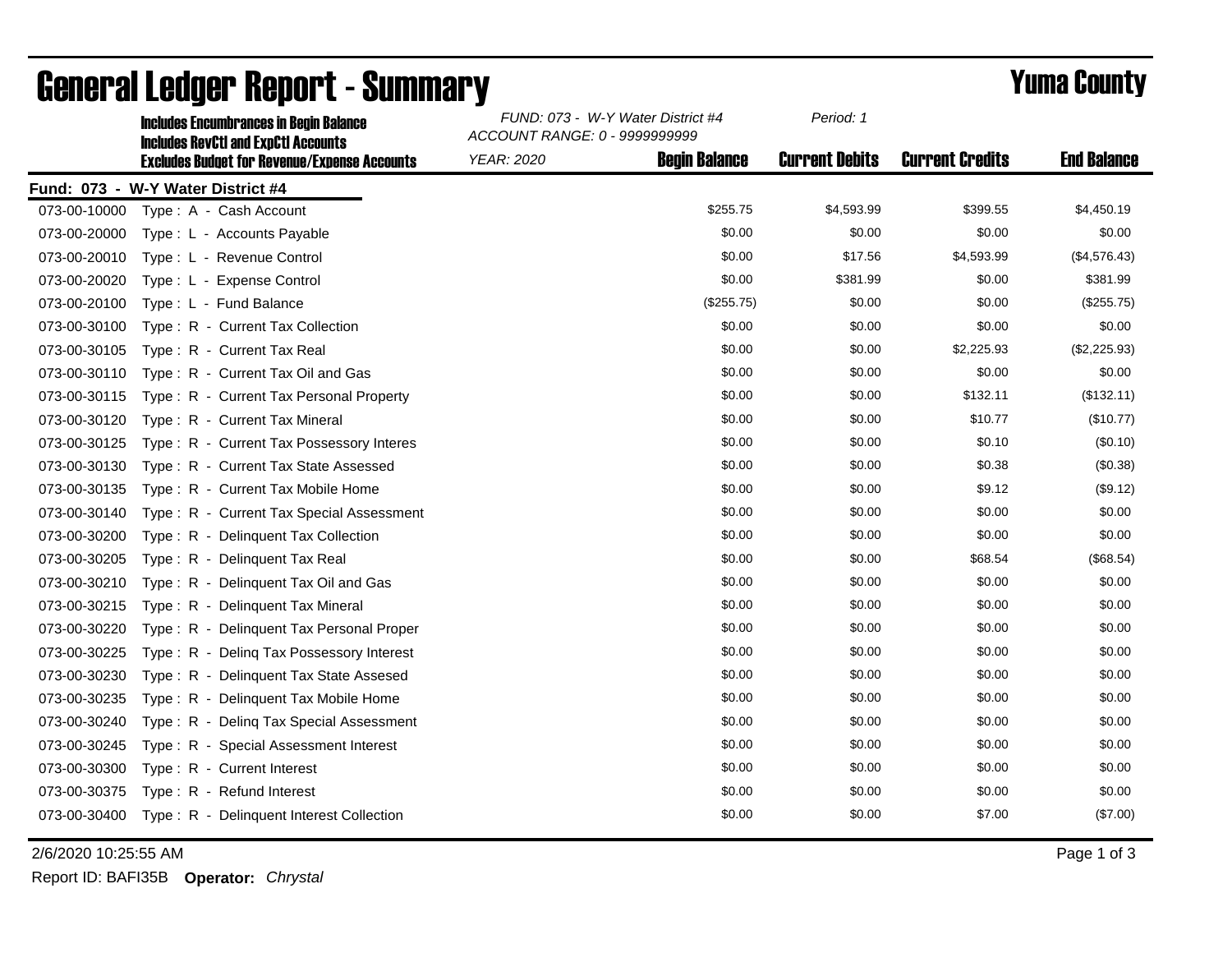|                                   | <b>Includes Encumbrances in Begin Balance</b><br><b>Includes RevCtI and ExpCtI Accounts</b> |                                                     |                                   | FUND: 073 - W-Y Water District #4<br>ACCOUNT RANGE: 0 - 9999999999 |                             | Period: 1            |                       |                           |                    |
|-----------------------------------|---------------------------------------------------------------------------------------------|-----------------------------------------------------|-----------------------------------|--------------------------------------------------------------------|-----------------------------|----------------------|-----------------------|---------------------------|--------------------|
|                                   |                                                                                             | <b>Excludes Budget for Revenue/Expense Accounts</b> | <b>YEAR: 2020</b>                 |                                                                    |                             | <b>Begin Balance</b> | <b>Current Debits</b> | <b>Current Credits</b>    | <b>End Balance</b> |
| Fund: 073 - W-Y Water District #4 |                                                                                             |                                                     |                                   |                                                                    |                             |                      |                       |                           |                    |
| 073-00-30500                      |                                                                                             | Type: R - Miscellaneous Collections                 |                                   |                                                                    |                             | \$0.00               | \$17.56               | \$17.56                   | \$0.00             |
| 073-00-32100                      |                                                                                             | Type: R - Transfers In                              |                                   |                                                                    |                             | \$0.00               | \$0.00                | \$0.00                    | \$0.00             |
| 073-00-33000                      |                                                                                             | $Type: R - Auto Tax B Collection$                   |                                   |                                                                    |                             | \$0.00               | \$0.00                | \$234.96                  | (\$234.96)         |
| 073-00-33100                      |                                                                                             | Type: $R -$ Auto Tax A & F Collection               |                                   |                                                                    |                             | \$0.00               | \$0.00                | \$80.62                   | (\$80.62)          |
| 073-00-38000                      |                                                                                             | Type: R - Pump Assessment                           |                                   |                                                                    |                             | \$0.00               | \$0.00                | \$1,806.90                | (\$1,806.90)       |
| 073-00-49100                      |                                                                                             | Type: X - Treasurer Fees                            |                                   |                                                                    |                             | \$0.00               | \$126.24              | \$0.00                    | \$126.24           |
| 073-00-49401                      |                                                                                             | Type: X - Transfer Out                              |                                   |                                                                    |                             | \$0.00               | \$0.00                | \$0.00                    | \$0.00             |
| 073-00-49500                      |                                                                                             | Type: X - Checks Written / ACH Transfer             |                                   |                                                                    |                             | \$0.00               | \$255.75              | \$0.00                    | \$255.75           |
|                                   |                                                                                             |                                                     | Fund: 073 - W-Y Water District #4 |                                                                    | Totals :                    | \$0.00               | \$5,393.09            | \$9.587.53                | (\$4,194.44)       |
|                                   |                                                                                             | <b>Total Fund Revenues:</b>                         |                                   | \$4,576.43                                                         | <b>Total Fund Expenses:</b> |                      | \$381.99              | Net Revenue Over Expense: | \$4,194.44         |

## General Ledger Report - Summary **Example 2018** Yuma County